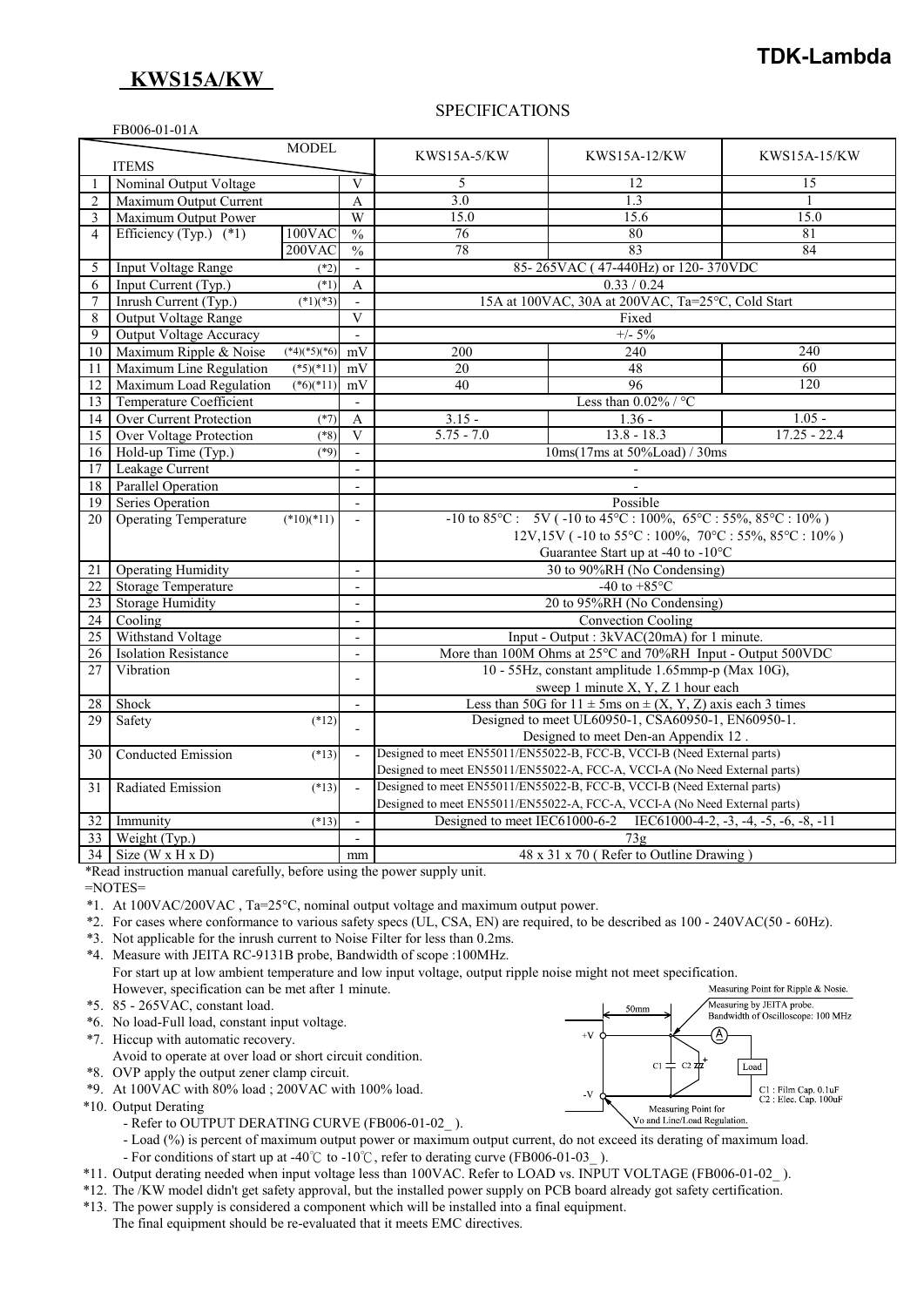# **KWS15A/KW**

### INPUT AND OUTPUT DERATING

FB006-01-02A

| VIN(VAC)<br>5V to 15V | $LOAD$ $%$ | Ta $(C)$       | $LOAD$ (%) |
|-----------------------|------------|----------------|------------|
| 85                    |            | $-10$ to $+45$ | 100        |
| 90                    |            |                | υJ         |
| 100 to 265            | 00         |                |            |

| Ta $(^{\circ}C)$      | LOAD (%) |
|-----------------------|----------|
| $-10 \text{ to } +45$ |          |
| 65                    | 55       |
|                       |          |

| Ta $(^{\circ}C)$<br>$12V$ to $15V$ | $LOAD$ $%$ |
|------------------------------------|------------|
|                                    |            |
| $-10 \text{ to } +55$              | 1 ( ) ( )  |
|                                    |            |
| 70                                 | 55         |
|                                    |            |
|                                    |            |
|                                    |            |